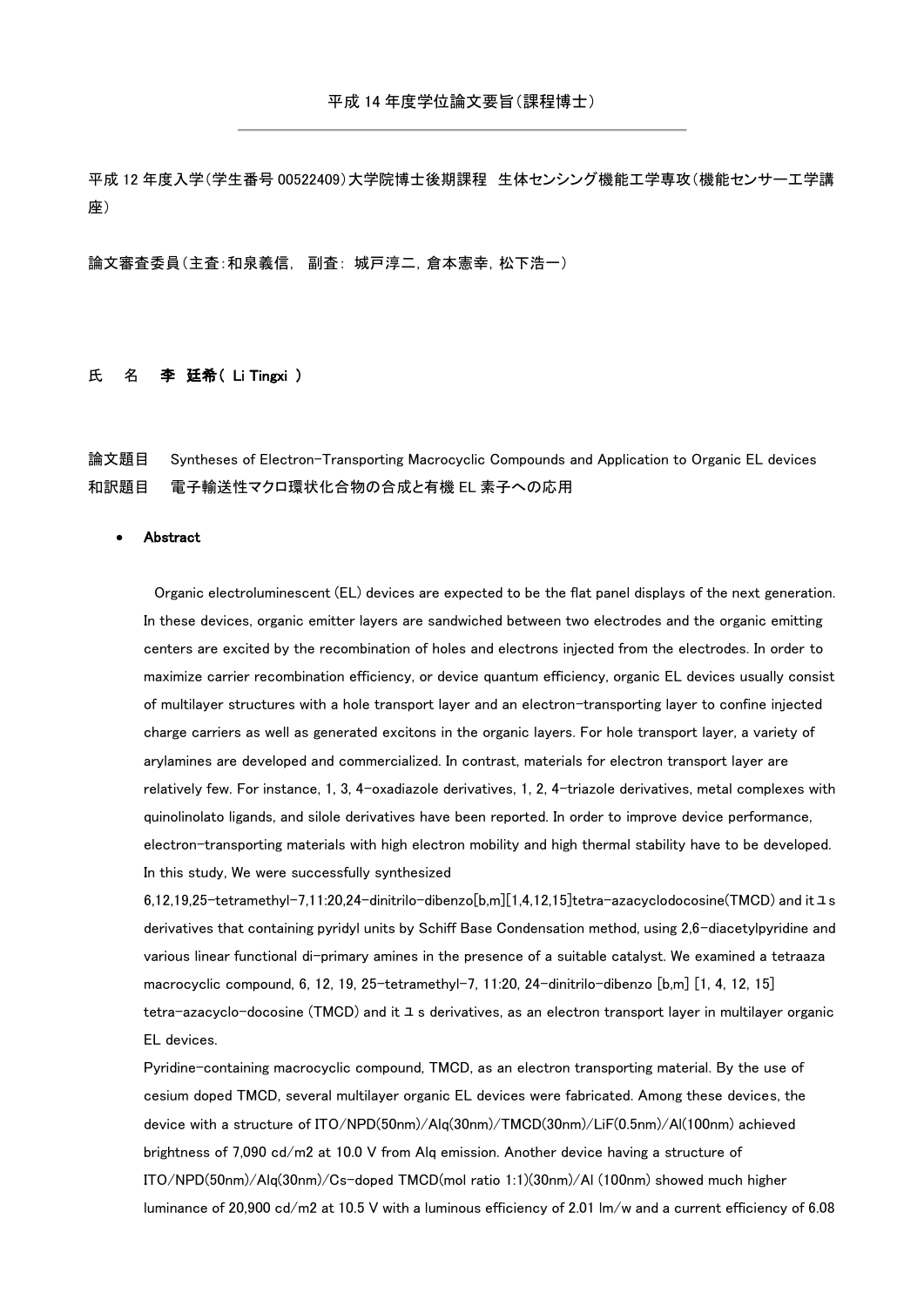cd/A. These results indicate that TMCD can be used not only as an electron transporting material but also as an electron injecting material. And its derivatives were used as electron-transporting materials to fabricate organic EL devices. These results demonstrated that these compounds are useful for organic EL devices. In addition, We successfully synthesized 2,6-diacetylpyridine bis(2-pyridylhydrazine)(PybisPy), and 2,6-diacetylpyridine bis(2-quinoldylhydrazine)(PybisQu) by Schiff Base Condensation method, and examined the compounds as electron transport layer in organic EL devices. As well, Pyridine-containing macrocyclic compound, TMCD, was used as electron injecting layers to fabricate oligomer and polymer EL devices. The results indicate that TMCD is also an excellent electron injecting material for oligomer and polymer EL devices.

## 論文内容要旨(和文)

 有機 EL 素子に用いている材料としては、発光性材料、ホール輸送性材料、電子輸送性材料などがある。 電子輸送性材料の開発については、安達らがオキサジアゾール誘導体(OXD)

(2-(4-Biphenylyl)-5-(4-tetra-butylphenyl)-1,3,4-oxadiazole)(PBD)を初めての例として報告した。OXD 誘 導体は、膜質の経時での安定性を考慮し、二量体、三量体に対する検討が進み、電子輸送性材料としての 有用性が確認された。城戸研究室では、オキサジアゾール(Oxadiazole)に類似の骨格を有するトリアゾール (Triazole)誘導体(TAZ)が電子輸送性を有することを報告した。また、玉尾らは、LUMO の低いシロール誘導 体が電子輸送性材料として使えることを明らかにしたが、シロールの結晶しやすい欠点はまだ残ったままで ある。このように電子輸送性材料はホール輸送性材料、発光性材料に比べ、まだ歴史が浅く、その伝導機 構や材料設計が不十分である。有機 EL 素子の特性向上のためにも、新規電子輸送材料の探索は不可欠 であり、電子輸送性有機材料という点からも、未開拓の分野である。

 本研究では新規な電子輸送性材料としてピリジン含有マクロ環状化合物の合成およびその有機 EL素子 への応用について検討を行ってきた。まず、Schiff Base Condensation 法(シフ塩基縮合法)により、電子輸 送性材料、ピリジン含有マクロ環状化合物

6,12,19,25-tetramethyl-7,11:20,24-dinitrilo-dibenzo[b,m][1,4,12,15]tetra-azacyclo-docosine (TMCD)を合成 し、その電気化学物性、EL 特性の検討を行った。TMCD は蛍光性が示さないが優れた電子輸送性を持つこ とが観測された。さらに TMCD をホストし、セシウムをゲストしてドープする素子を作製し、その特性を検討し たところ、セシウムドープした TMCD 層は Alq を並ぶ電子輸送性が見出された。したがって、TMCD は電子 輸送材料および電子注入材料としても優れた有機 EL 材料であることがわかった。次に TMCD の誘導体 dimethyl-TMCD、tetramethyl-TMCD、dinaphtha-TMCD を合成し、これらの化合物も有機 EL 素子において 電子輸送性があることが確認した。さらに、TMCD のハロゲン置換誘導体 dichloro-TMCD、

tetrachloro-TMCDの合成も成功し、有機EL材料として有用であることが分かった。これらのピリジン含有環 状化合物はキャリア輸送性、電気化学的安定性、隣接する電極や有機層とのレベルマッチング(適切な電 子親和力)、耐熱性、薄膜を形成しやすい、そして非結晶性などの特徴を持つことで、有機 EL 材料において 要求されている特性を有することが明らかにした。したがって TMCD およびその誘導体は新規な有機 EL 材 料として新たな領域に展開することが期待される。

また、ヒドラゾン系化合物はキャリアー輸送材料として知られており、我々は、Schiff Base Condensation